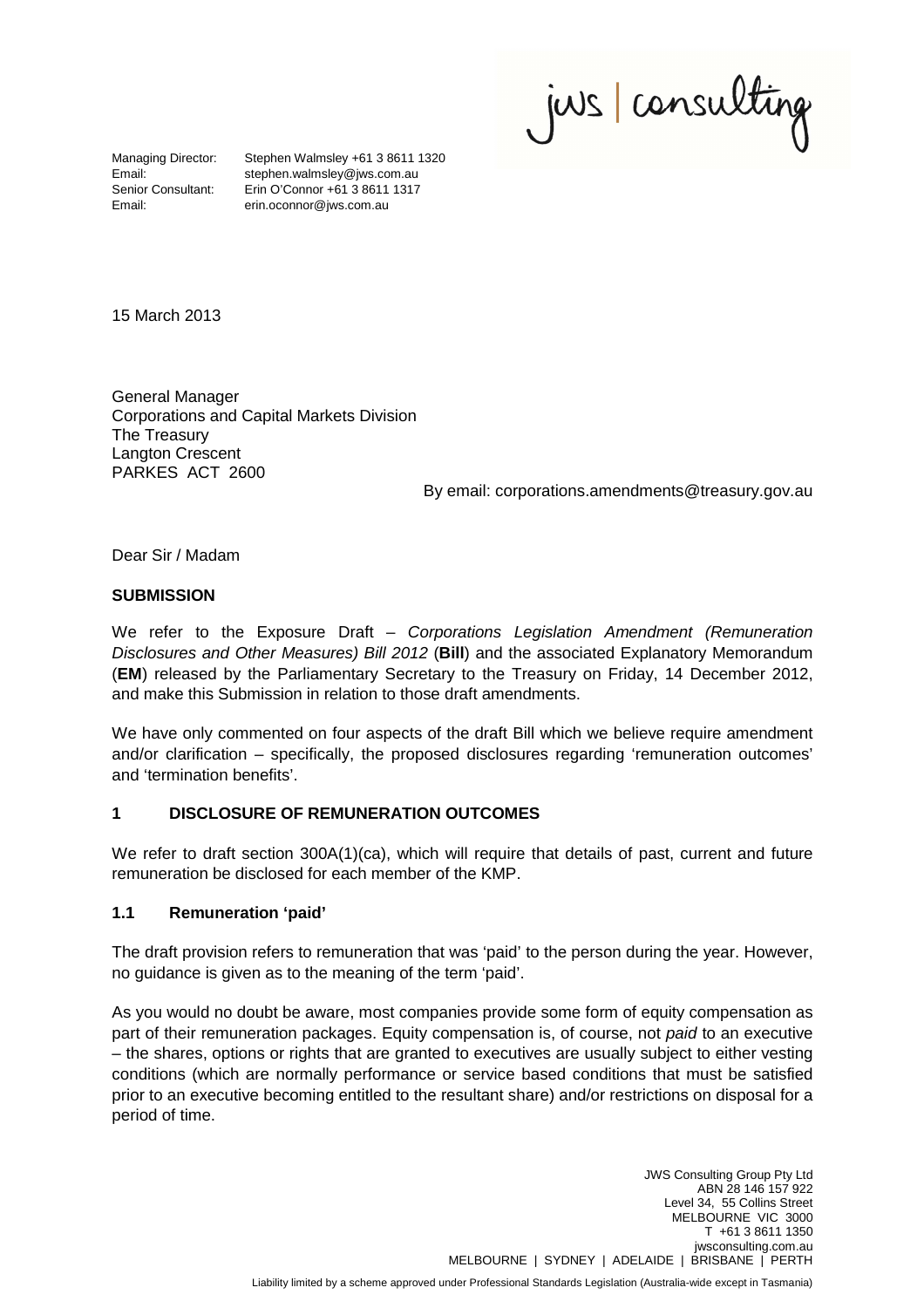, jus consulting

In our view, it would be preferable to clarify when disclosure of equity instruments as having been 'paid' (to use the term in the draft legislation) would be expected. The Government's intent is to require disclosure of 'take home' or 'realised' pay (paragraph 2.32 of the EM). If so, the relevant time for showing the value of equity instruments should be when the executive becomes entitled to deal freely with the share, option or right (ie when the relevant instrument has vested and is free of trading restrictions).

In addition, the ordinary sense of the term 'paid' suggests that payment would have to occur before disclosure is required under this provision. This is inconsistent with the current disclosure requirements as set out in the Accounting Standards and the Corporations Act which require disclosure of amounts paid or payable. As an example, an annual cash bonus that is earned in the current year for performance during the year is often not physically paid until the following year (usually after the directors sign off on the financial statements for the period, as the company's financial results normally form the basis for a large part of the bonus). Under the current disclosure regime, as the entitlement to the bonus arises in the current year (such that it is an amount *payable*) it is disclosed in the same year, in the same report as the relevant company performance – thereby demonstrating the link between executive reward and how the company has performed.

However, under the draft provision, where a bonus is not physically paid until the following year, the current year Annual Report will contain all of the information relevant to a shareholder regarding company performance, while the bonus to which that performance relates would not be disclosed until the following year. To compound the confusion, the previous year's bonus (granted in relation to the previous year's performance) but which is only paid during the current financial year, would be disclosed as 'past' remuneration paid during the year, resulting in the bonus shown as paid in the current year report bearing no relationship to the company performance reported upon that year.

In our view, the draft provisions could potentially confuse shareholders by requiring amounts earned in relation to past year performance to be disclosed in the current year (and amounts earned in relation to current year performance to be disclosed in future years). This not only impedes the usefulness and understanding of the disclosures, but is likely to mislead shareholders. It also appears to be inconsistent with the intention of the provisions.

This result (which we assume was not the Government's intent) is counterintuitive, and is also inconsistent with the existing disclosure framework and market practice. It also makes it difficult for shareholders to determine how remuneration outcomes link to company performance.

To avoid this result, the requirement should be amended to refer to remuneration to which key management personnel (KMP) become *entitled* in respect of the current financial year. 'Entitled' can then be defined as amounts 'payable' (if in cash or in kind) and as the value of equity instruments granted as remuneration that the executive becomes able to deal with (ie that vests and is free of restrictions) during the current year.

On this basis we submit:

| <b>Submission 1:</b> | In draft section 300A(1)(ca) in each of subparagraphs (i) and (ii), delete<br>the words 'paid to the person' and <b>insert</b> the words 'to which the person<br>becomes entitled'.                                |  |  |  |  |  |
|----------------------|--------------------------------------------------------------------------------------------------------------------------------------------------------------------------------------------------------------------|--|--|--|--|--|
|                      | In draft section 300(1)(ca)(iii), <b>delete</b> the words 'that is not to be paid to<br>the person' and insert the words 'to which the person does not become<br>entitled'. (however see our Submission 2, below). |  |  |  |  |  |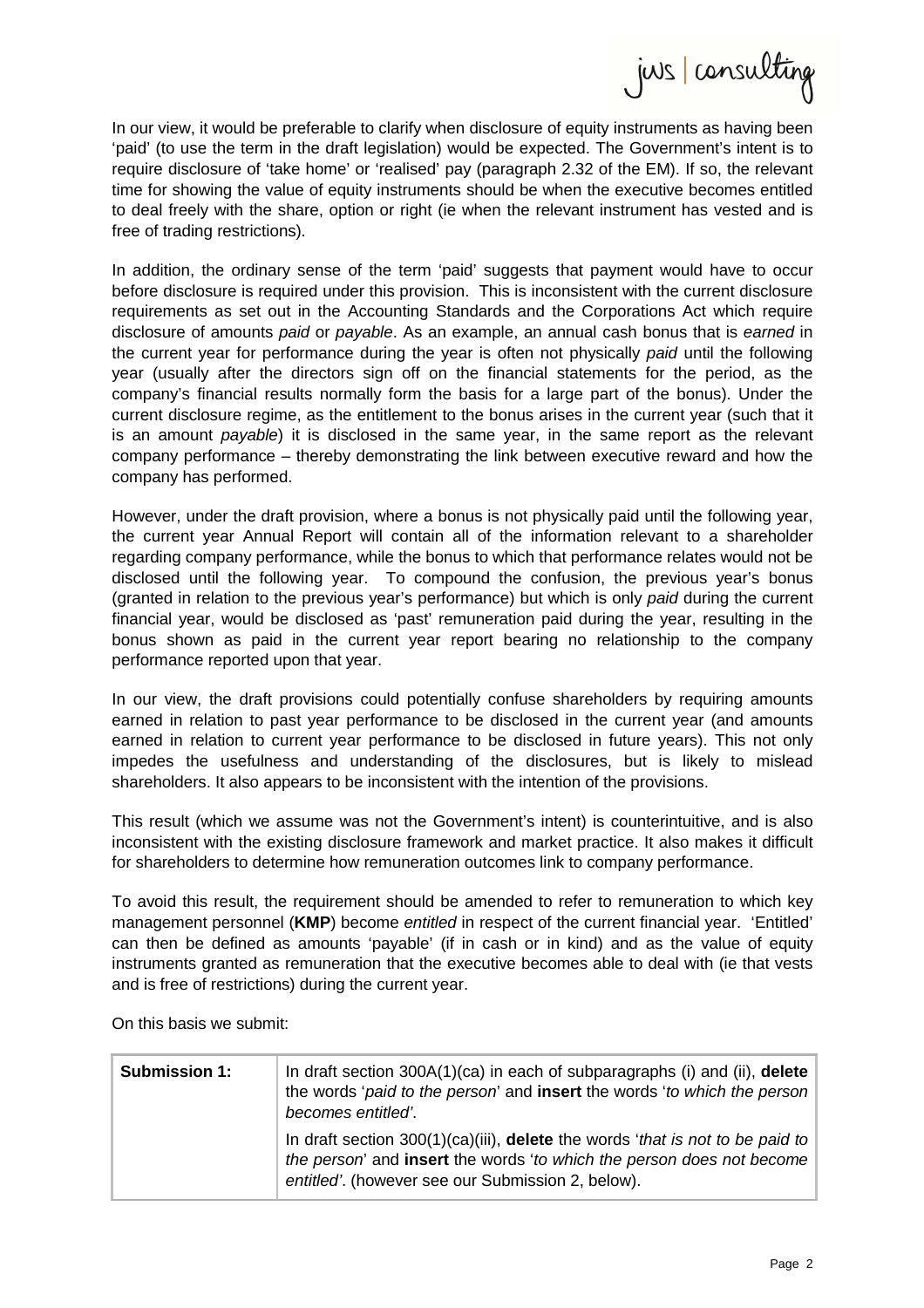jus consulting

At the end of section 300A, **add** the following subsection:

'(6) For the purposes of paragraph (1)(ca), a person is entitled to an amount of remuneration if the amount is due and payable to the person, or, if the amount relates to underlying securities, the person is free to dispose of the underlying securities.'

### **1.2 Future remuneration**

We also note the likelihood for confusion with regard to the required disclosures regarding 'future' pay. The nature of future pay is that it is as yet 'unearned' or 'unrealised' – in other words, it is subject to further conditions which may or may not be satisfied. It appears this is inconsistent with the Government's intention for companies to report on 'realised pay' for KMP (as noted in paragraph 2.32 of the EM).

Further, the value of equity instruments (which represent the majority of future remuneration) ultimately depends upon the market value of the company's shares at the point the executive becomes entitled to the equity. Accordingly, the current disclosure regime requires the 'accounting value' of the award on the grant date (eg using a fair value calculation) to be shown, even though it may bear little or no resemblance to the actual 'remuneration value' the executive receives in the future. In our experience, this disclosure has led to a lot of confusion for shareholders, with media often reporting the 'accounting value' as part of the 'take home pay' of executives.

In our view, the proposed requirement to assign an artificial and potentially misleading remuneration value to unvested equity instruments as part of the 'realised pay' table under 'future' pay should be removed. In our view, the current requirements relating to the disclosure of grants made during the year (as required under Regulation 2M.2.03 of the Corporations Regulations) are sufficient.

| <b>Submission 2:</b> | In draft section 300A(1)(ca), delete subparagraph (iii). |
|----------------------|----------------------------------------------------------|
|----------------------|----------------------------------------------------------|

Alternatively, we submit that the current requirements to disclose the number of equity instruments granted during the year and their key terms (see for example Item 12 of Regulation 2M.3.03(1) of the Corporations Regulations) provide shareholders with sufficient details of 'future' pay and could be repeated under remuneration outcomes if considered necessary.

### **2 DISCLOSURE OF TERMINATION BENEFITS**

In our view, there are two issues with the current drafting which require clarification.

### **2.1 Departing KMP**

We refer to draft section 300A(1)(ea), which requires disclosure of 'benefits **to be given** in connection with a person's retirement from an office or position of employment' for **each member** of the company's KMP. As drafted, this section appears to technically require disclosure of all entitlements on termination for all of the KMP, not just KMP level executives who depart during the financial year.

It appears from the EM that the Government's intention is to limit disclosure to payments made (or benefits given) to departing executives only. We specifically refer to paragraph 2.21 of the EM, which refers to the additional requirement to disclose detail of amounts paid 'to all KMP upon their retirement or termination' (our emphasis).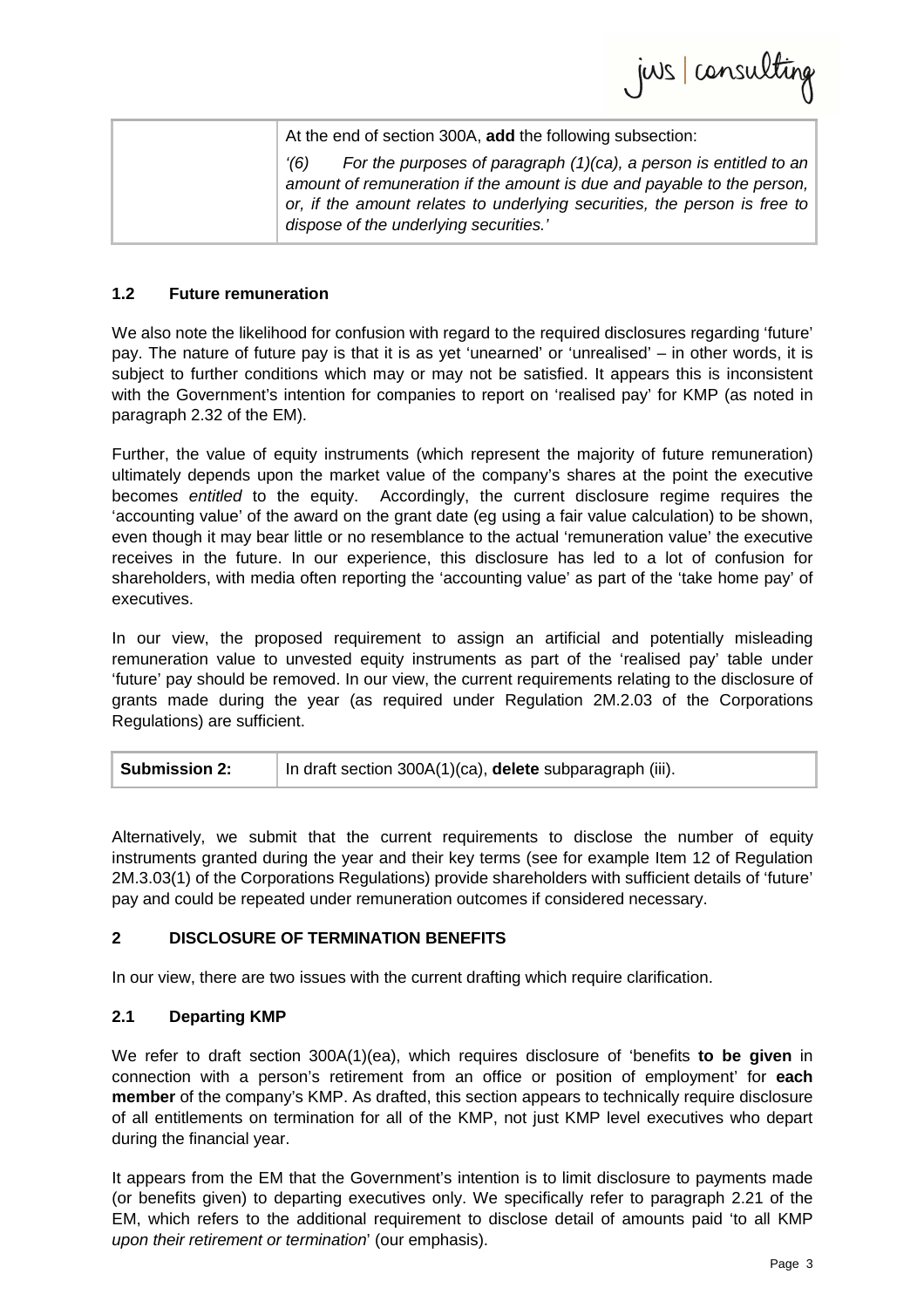

On this basis we submit:

| <b>Submission 3:</b> | At the end of draft paragraph 300A(1)(ea) which currently reads 'for            |
|----------------------|---------------------------------------------------------------------------------|
|                      | each person referred to in paragraph (c)', insert the words <i>that retired</i> |
|                      | from an office or position during the year.                                     |

# **2.2 Disclosure and meaning of 'benefits'**

We refer to paragraph 2.23 of the EM, which refers to the intention behind draft subparagraph 300A(1)(ea)(i) to cover details of 'any benefits paid that reflect statutory and other accumulated payments (for instance, annual and long service leave and superannuation payments)'.

It appears that these disclosures overlap in some part with the new 'past, present and future' remuneration disclosure requirements, as the benefits contemplated in this section will largely be shown as 'past' remuneration payable in the current year (eg payments made in respect to accrued annual and long service leave). This is likely to confuse shareholders.

On this basis we are of the view that paragraphs (i) and (ii) of draft section 300A(1)(ea) are not necessary and, accordingly, we submit that it is sufficient to include paragraph (iii) of that draft section as an additional disclosure.

| <b>Submission 4:</b> |  | In draft section $300A(1)(ea)$ , delete paragraphs (i) and (ii) and |  |  |  |
|----------------------|--|---------------------------------------------------------------------|--|--|--|
|                      |  | renumber paragraph (iii) accordingly.                               |  |  |  |

We also refer to draft section 300A(5), which provides that for the purposes of paragraph (1)(ea), a reference to a '**benefit** given in connection with a person's retirement from an office or position of employment' has the same meaning as in section 200A.

We note that while section 200A sets out the general rules for determining when a benefit is given in connection with retirement from office, the meaning of 'benefit' is set out in section 200AB. Section 200AB, when read together with the relevant Corporations Regulations, essentially deems certain items to be 'benefits' and expressly excludes others for the purposes of the termination payments provisions. For example, Regulation 2D.2.02(2) of the Corporations Regulations expressly sets out items that are **not** 'benefits' for the purposes of the termination payments provisions (such as accrued benefits payable under the law – eg annual leave, long service leave or sick leave).

We then refer to paragraph 2.23 of the EM, which refers to the intention behind draft subparagraph 300A(1)(ea)(i) to cover details of 'any benefits paid that reflect statutory and other accumulated payments (for instance, annual and long service leave and superannuation payments)'.

Confusion appears to have arisen from the attempt to cross reference the definition of 'benefits' from the termination payments provisions of the Corporations Act.

Further, on the basis that certain statutory and other accumulated payments (such as annual and long service leave) are expressly excluded from the definition of the benefit for the purposes of the termination payments provisions, and therefore do not count towards the statutory limit, in our view this disclosure will further confuse shareholders when considering payments in the context of the limit.

\* \* \*